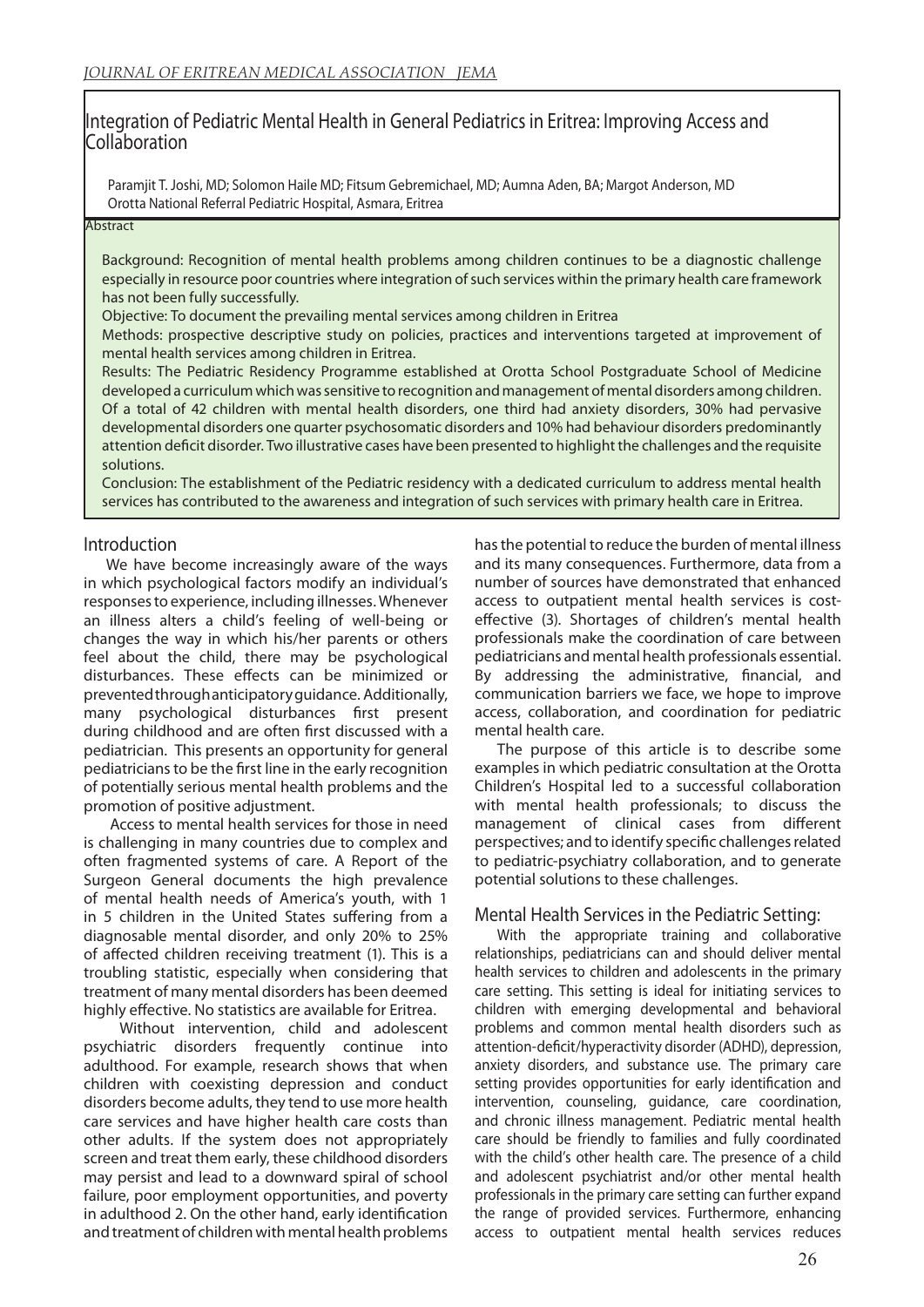psychiatric hospitalizations and does not significantly increase the overall cost of mental health care (3,4). Children whose problems do not improve with initial intervention and/or children with more severe degrees of impairment or complex coexisting conditions require mental health specialty consultation and, often, specialty treatment.

Even after referral to or consultation with a mental health professional, the primary care clinician plays a critical role in ongoing communication and co-management to monitor the child's progress, support the child and family, and ensure coordination of care. The pediatrician can provide family-centered, coordinated, collaborative care that addresses the child holistically, which is particularly critical for children with a complex constellation of needs including serious medical illnesses (6). In some circumstances, such as a disaster or terrorist event, or residence in communities with high rates of posttraumatic stress disorder or high-risk inner city or rural areas, the need for mental health services may be far greater than the services available. For many, if not most, children affected by a critical event or those who reside in these communities, pediatricians may be the only practitioners available to address children's mental health needs.

Underlying principles of comprehensive care:

It is important to endorse the following principles:

 $\Rightarrow$  Families and children need access to mental health screening and assessment and a full array of evidence based therapeutic services to appropriately address mental health conditions.  $\Rightarrow$  The identification, initial assessment, and care of mental health problems ideally take place in the child's "medical home," where he or she will benefit from the strengths and skills of the pediatrician in establishing rapport with the child and family, using the pediatrician's unique opportunities to engage children and families in mental health care without stigma.

 $\Rightarrow$  Pediatricians can be trained and equipped to recognize mental health problems, to manage common mental health problems, and/or to determine when mental health specialty care or referral is indicated.

 $\Rightarrow$  Pediatricians and families should ideally have access to consultation and collaboration with child and adolescent psychiatrists functioning within a coordinated mental health service system which is equipped to provide support to family members of all ages. However we recognize the shortage of mental health professionals with pediatric expertise in many parts of the world.

 $\Rightarrow$  Pediatricians must be recognized as a portal of entry to the specialty mental health system and an ongoing source of care and coordination for children and adolescents in the mental health specialty system.

## Background and History of Mental Health Services in Eritrea:

Prior to 2008 the only psychiatric services available in Asmara were at the St. Mary's Psychiatric Hospital located on the outskirts of Asmara, Eritrea. This facility

operates a chronic inpatient service for severely mentally ill adults and an outpatient service as well. However, there are few young patients being evaluated and treated at this facility. Orotta Children's Hospital is the national pediatric referral hospital for the country of Eritrea. The hospital has 200 inpatient beds and 34 beds for the emergency ward. The hospital historically has served as a training center for nurse practitioners, nurses and associate nurses. However, since 2003 it also became the primary pediatric rotation for medical students from the Orotta School of Medicine. In January of 2008 the pediatric residency program was started with the first class of 8 doctors who were all general practitioners prior to their starting residency. Having had no medical school in Eritrea prior to 2003 all of the physicians in Eritrea had received their medical training abroad - primarily in Ethiopia, Sudan, and a few European countries. During their medical school years these physicians had little exposure to psychiatry but more importantly little or no exposure to child psychiatry.

The pediatric residency program is a 2 year training program that was established by "The Partnership for Eritrea". This is an innovative collaboration between Physicians for Peace (PFP), The George Washington University Medical Center (GWUMC) and the State of Eritrea Ministry of Health. To meet Eritrea's health care needs, the Eritrean Minister of health in 2006 invited PFP and GWUMC to develop and implement a graduate medical education program at the Orotta School of Medicine in Asmara and embarked on an ambitious program to establish graduate medical education and residency programs – first in pediatrics and surgery.

The aims of this partnership for Eritrea were to a) Train physicians in needed specialties through the graduate medical education programs b) Build human resource capacity and thereby improve the physician/ population ratio c) Ensure sustainability by training

Eritrean physicians to be medical educators and health care leaders D) Minimize brain drain by encouraging Eritrean physicians to stay in-country by providing educational and professional opportunities and lastly e) To apply the lessons leaned with the Eritrean success to other nations and to use this partnership as a model for other developing countries with scarce human resources.

A very important aspect of the training program in pediatrics is the teaching and mentoring that is provided by the visiting faculty primarily from the United States in various disciplines of pediatrics including child psychiatry. This model has been highly successful in promoting knowledge base, evidence based practices, professionalism, and the basic principles of conducting clinical research.

Within the first one year since the inception of the residency training program in pediatrics there have been notable, palpable and visible changes on overall patient care. As a result of this training program a comprehensive clinical program was established taking into consideration both the medical and psychological needs of every pediatric patient seen at the Orotta pediatric hospital. This important collaboration was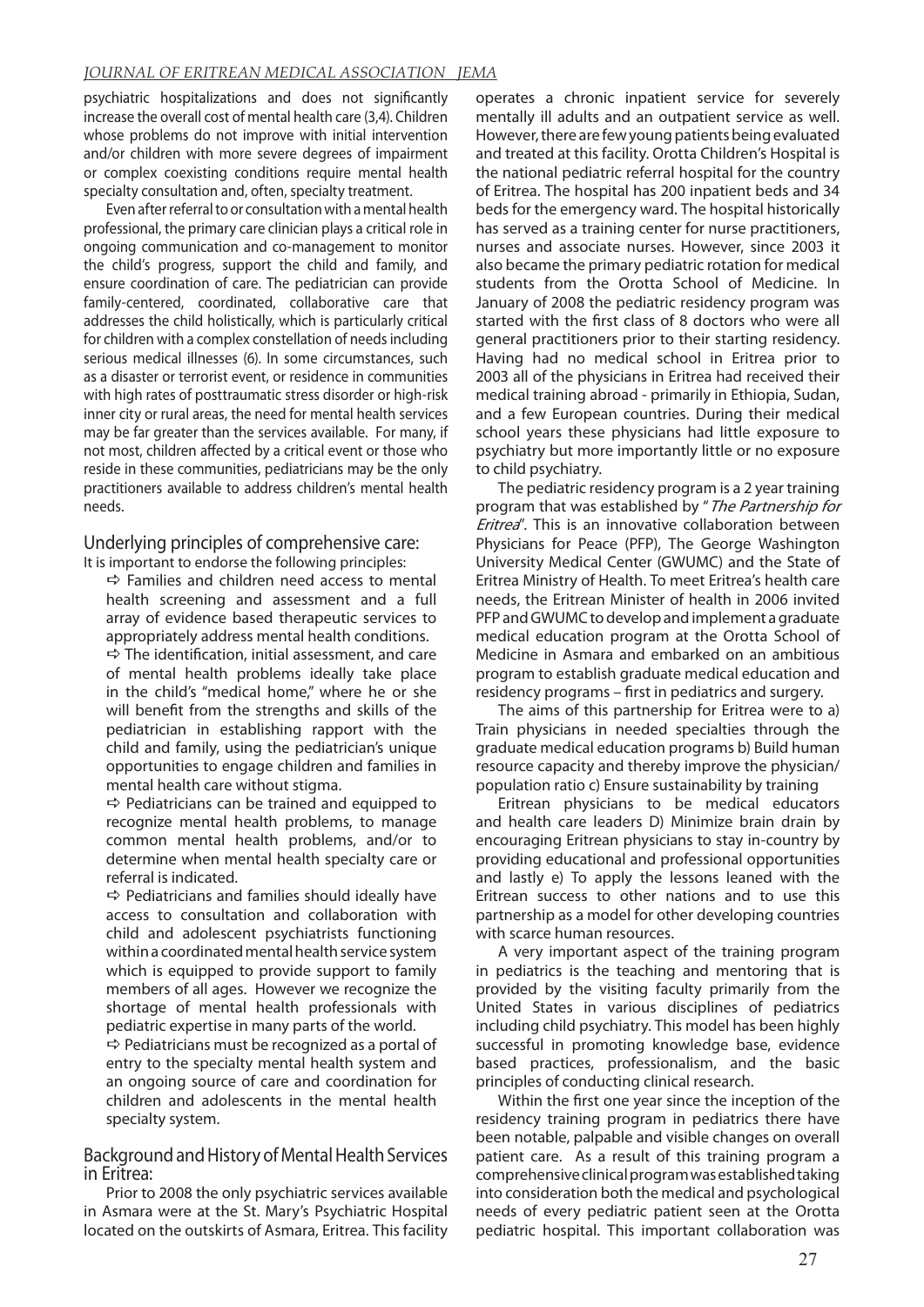brought about by efforts made to incorporate training and skill building into the regular medical curriculum of the pediatric residents.

### Psychiatry curriculum:

Both in early 2008 a board certified child and adolescent psychiatrist came as a visiting faculty member to the Orotta School of Medicine. Given that this was the first visiting faculty member there were trepidations as to how a child psychiatrist would be received and viewed by the patients and their families in Eritrea. However, there were also concerns about whether or not child mental health would be considered an important priority by the pediatric residents who had just embarked on their 2 year pediatric residency program. The curriculum included the child psychiatrist's being present in daily morning rounds where children admitted in the past 24 hours were discussed by the entire team of residents, medical students rotating through pediatrics and the pediatric faculty.. This allowed the clinical presentation of each case discussed to also take into account any psychological factors that ought to have been considered in the patient's presentation and treatment plan. Further, the pediatric residents worked along side the child psychiatrist to interview patients who the team thought may have a psychological/emotional factor that impeded their care or were viewed to be critical in the total management of the patient.

Over a short span of 2 weeks more than 30 patients were seen for possible mental health issues – the vast majority having to do with psycho-somatic illnesses or psychological factors impacting chronic medical illnesses, such as headaches, stomach aches, attentional problems, seizures, sleep difficulties, family conflicts to just name a few. Concerns about the pediatric residents' not valuing the training in child mental health proved to be unfounded!

As part of the didactic curriculum daily lectures were given followed by a case discussion to the pediatric residents and medicals students. There were lectures given on: An introduction to the perspectives of psychiatry, Attention deficit Hyperactivity Disorder (ADHD), Behavioral disorders, Psychotic Disorders, Post Traumatic Stress Disorder (PTSD), Depression and Suicide, Psychopharmacology, Psychological factors impacting medical illness. The senior medical students in addition had daily tutorials where each of them took turns to present a case of a patient with mental health issues that they had identified and would present the history, mental status examination findings, discuss a formulation, treatment plan and prognosis. At the end of the two weeks all of the residents and students took an in-service multiple choice examinations, based on the curriculum that had been developed and taught. After the visiting faculty departed communication continued with the residents via email. Cases were discussed and consultation sought as how best to manage a particular child in question. Patients continued to be discussed and seen in the following venues: cases discussed in morning rounds; patients seen in the outpatient department, neurology clinic,

and inpatient wards; and referrals from the staff psychologist at Orotta Children's Hospital.

A year later the same faculty member returned for another 2 weeks. The format of the morning rounds, case discussions, and didactic seminars continued. Topics covered in the second year included, sleep disorders, communication disorders, psychological testing, expressive therapies, attachment, bullying and adolescent development.

During the twelfe months sinc the inception of the Pediatric Residency Training programme, 42 cases of mental disorders among children were diagnosed amnd managed. The commonest disorder was anxiety disorder followed by psychosomatic disorder. (Figure 1).

Figure 1: Children with specified mental health disorders 2008-2009



Table 6 reveals whether Traditional birth attendants recommend postpartum visit to a health facility for those deliveries they attended and when they do, the timing they recommended for the visit. Findings indicates only a cumulative of 14 percent routinely advise mothers to visit a health facility for postpartum check up with in the first 6 weeks after delivery. The remaining majority (85 percent) do not advise mothers to go for a postpartum checkup routinely. Sixteen percent advise mothers to go to a health facility for a postpartum check up only if they encountered a problem during delivery or if the mother is ill, while two third of the TBAs never advise mothers to go to health facility for a post partum check up. The proportion of TBAs who never advise or refer mothers to a health facility for a postpartum check up is higher among the untrained TBAs (77 percent) than the trained TBAs (60 percent)

#### Therapeutic interventions used included:

Early identification, Individual therapy, Rela xation techniques, Expressive therapy, Play therapy, Family therapy, Behavioral management, Environmental manipulation, School intervention and Pharmacotherapy

Two cases are described below that highlight the need for incorporating mental health into primary pediatrics and the benefit of doing so.